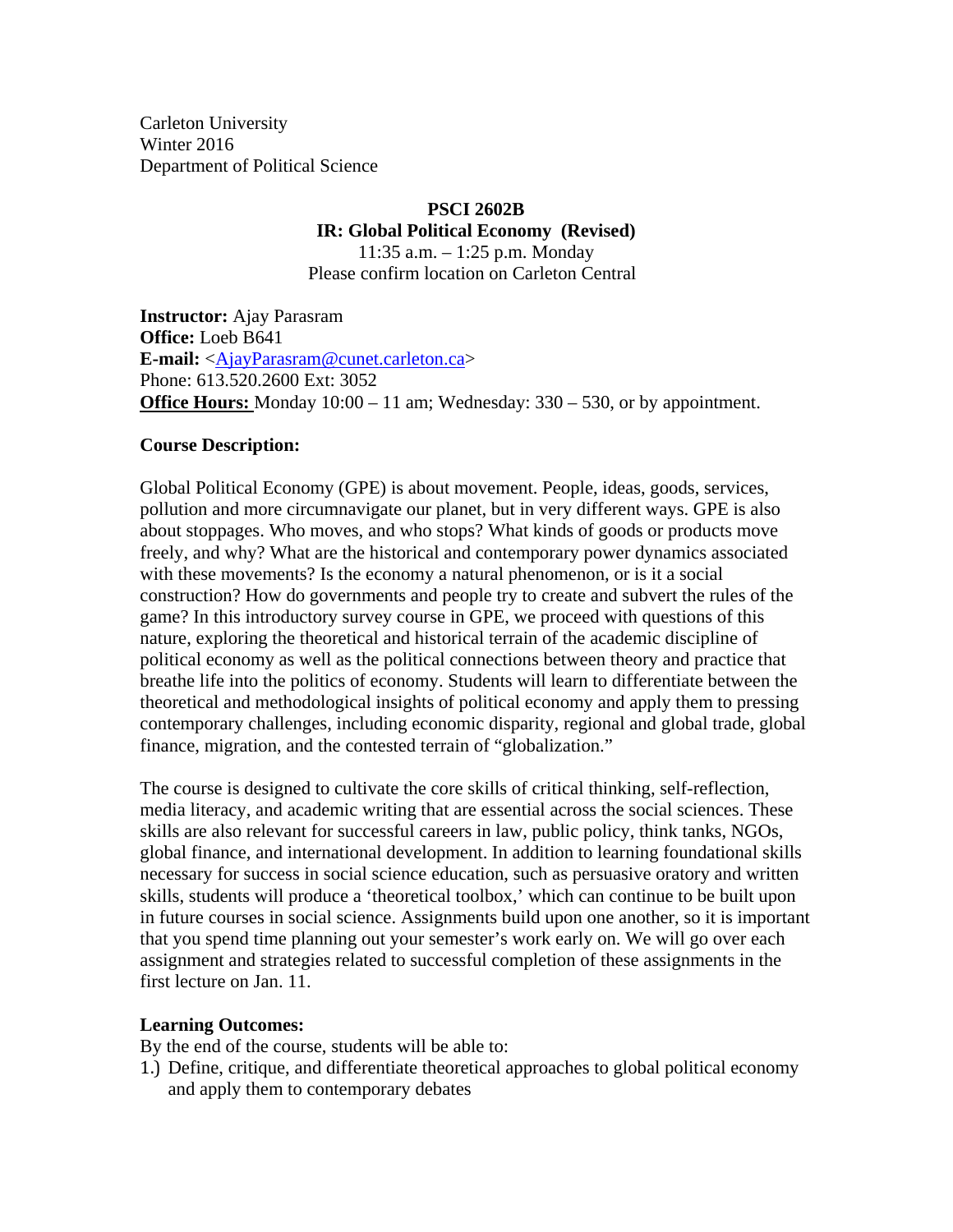- 2.) Practice close reading of journalistic and academic writing
- 3.) Respectfully debate controversial issues with peers
- 4.) Critique media coverage of contemporary global political issues
- 5.) Write a persuasive social science research essay

#### **Required Texts and Materials**

- Greg Anderson and Christoper J. Kukucha (eds.), *International Political Economy* Don Mills: Oxford University Press, 2015. ISBN:
	- o This book has been ordered from **OCTOPUS BOOK STORE** located at 116 Third Avenue in the Glebe.
- Selected journal articles, and short videos, available freely online
- Standard size package of cue-cards and optional cue-card holding box (available at Carleton Book Store, or any office supply store)
- Regular monitoring of a daily newspaper (see assignment below for options)

| <b>Assignment</b>                     | <b>Value</b> | Due               |
|---------------------------------------|--------------|-------------------|
| <b>Engaged Tutorial Participation</b> | 20%          | Throughout        |
| "Op-Ed" Assignment                    | 15%          | Week $5$ (Feb. 8) |
| Term Paper Outline                    | 15%          | Week 8 (Feb. 29)  |
| Term Paper                            | 25%          | Week 13 (Apr. 7)  |
| Take Home Exam                        | 20%          | April 23, 2016    |
| <b>Self Reflection Assignment</b>     | 5%           | April 8, 2016     |

#### **Assignments at a Glance:**

#### **Assignment Details:**

#### **Tutorials (20%)**

Due: *Ongoing, weeks two – thirteen, except reading break.*  Submission Medium: *In person at tutorial meetings.* 

Active participation in tutorials is a requirement for this course. This is where you will have a greater opportunity to discuss and collaborate with your peers, and work closely with your highly skilled Teaching Assistants. Most of the 20% will come from your "engaged participation" and collegiality, rather than simply your physical presence. Your TAs will provide additional details. Your grade will be divided as such:

- **Engaged Participation:** This refers not to how much you talk, but rather to the thoughtfulness of how you conduct yourself in tutorial. Active listening, building on other people's points and drawing one another into conversation scores highest here. This is worth 10% of the total 20% of the tutorial.
- **Short 5-8 minute Presentation:** In the first day of tutorials, you will make a schedule with your TA and colleagues to share responsibilities for introducing the tutorial to the reading material that we are discussing that day. Your TA will provide additional guidance. This presentation is worth 5% of the total 20% of the tutorial.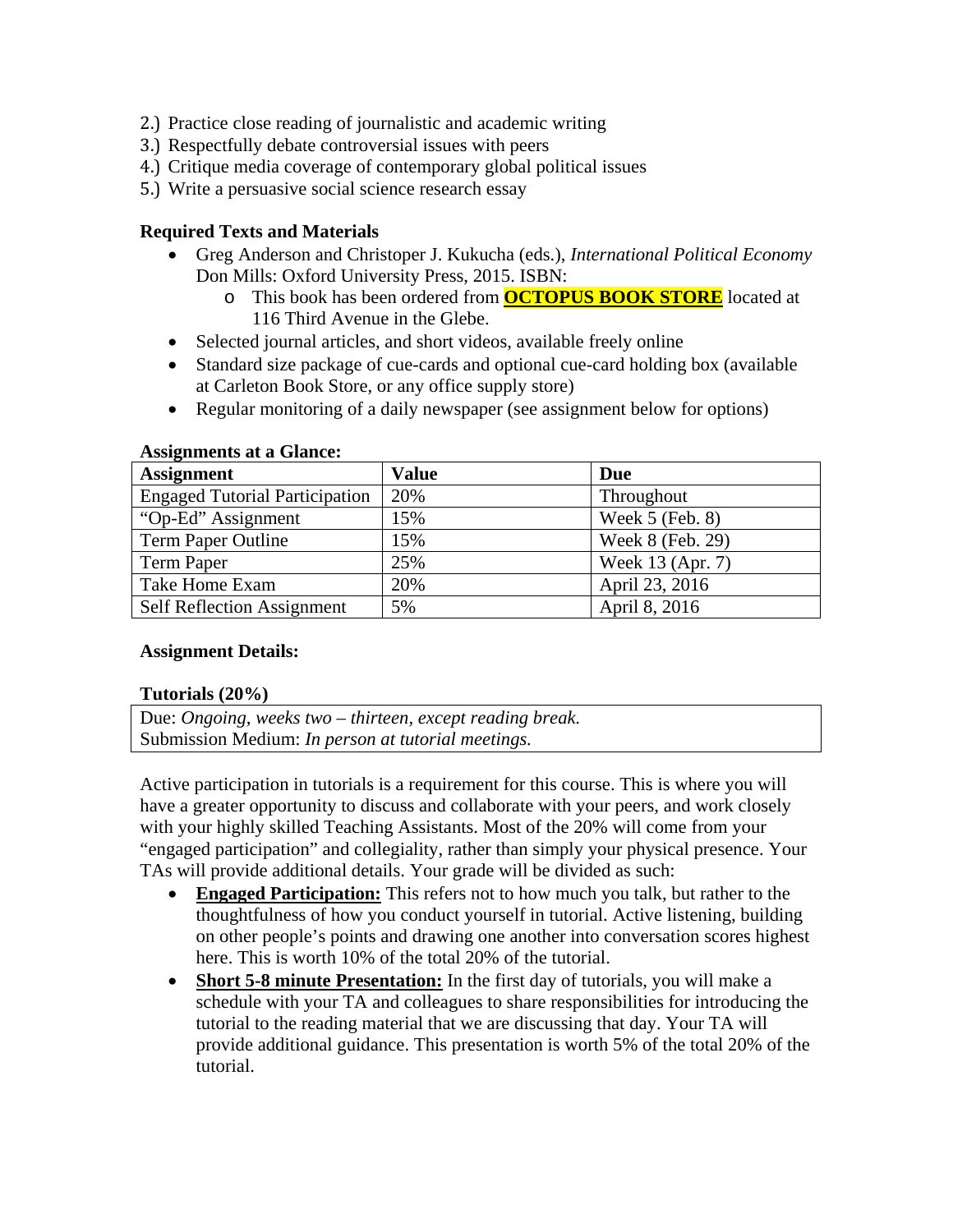**Attendance:** while physical presence is important, the tutorials are an opportunity to practice public speaking. Attendance without participation will gain marks, but only 5% out of the total 20%.

| Due: Week $5$ (Feb. 8)     |
|----------------------------|
| Submission Medium: CULEARN |

Part of being engaged social scientists is learning how to share your specialized knowledge with the public. One of the ways social scientists do this is by writing clear, concise, opinionated articles to draw critical attention to important issues in the news. Part of the required preparation for this class is to keep up to date with current affairs by reading one or several sources of news. Examples include but are not limited to:

- o *Wall Street Journal*
- o *The Economist*
- o *Globe and Mail*
- o *The Hindu*
- o *Al Jazeera*
- o *Haaretz*
- o *The Guardian (UK)*
- o *National Post*

In **Week 3**, we will have a short in-class workshop on how to write clearly and effectively about global political economy for dissemination in non-academic venues. Your assignment is to write a short "Op-Ed" of between 500 – 600 words (**maximum),**  intended for publication in a newspaper, blog, FaceBook note, or magazine. The topic you choose to write on is up to you, but should reflect an issue that you have been reading about in the news and is important to you. You will be graded on your ability to clearly identify a problem with how media covers this issue, and then make *one* insightful intervention meant to improve how the issue is discussed. We will discuss further in class, and you will be provided with examples. This assignment will help you learn to develop evidence-based arguments. A bonus point will be given to everyone who submits their article to a media source for publication (even if it is rejected), with an additional high-five and shout out given to anyone who successfully publishes it.

## **Term Paper Outline (15 %)**

Due: *Week 8 (Feb. 29)*  Submission Medium: *Hard copy – bring to Lecture and Tutorial.* 

Throughout lectures and tutorials, you will be introduced to core elements of successful academic writing, including writing research-based thesis statements, organizing an argument, and proper academic citation styles. By Week 8 you will be expected to submit a short (1-2 pages) outline of what you plan to write for your term paper. The outline should include a paragraph explaining why you chose the topic you did, an in-process thesis statement, and a preliminary outline of the major arguments you plan to make to prove your thesis. You must choose your topic based on a list of topics that will be provided to you on CULEARN, and write your proposal in relation to those topics. There will be choice between focusing on GPE theory, focusing on countries or institutions in the GPE, and focusing on themes that might imbricate institutions, countries, and themes.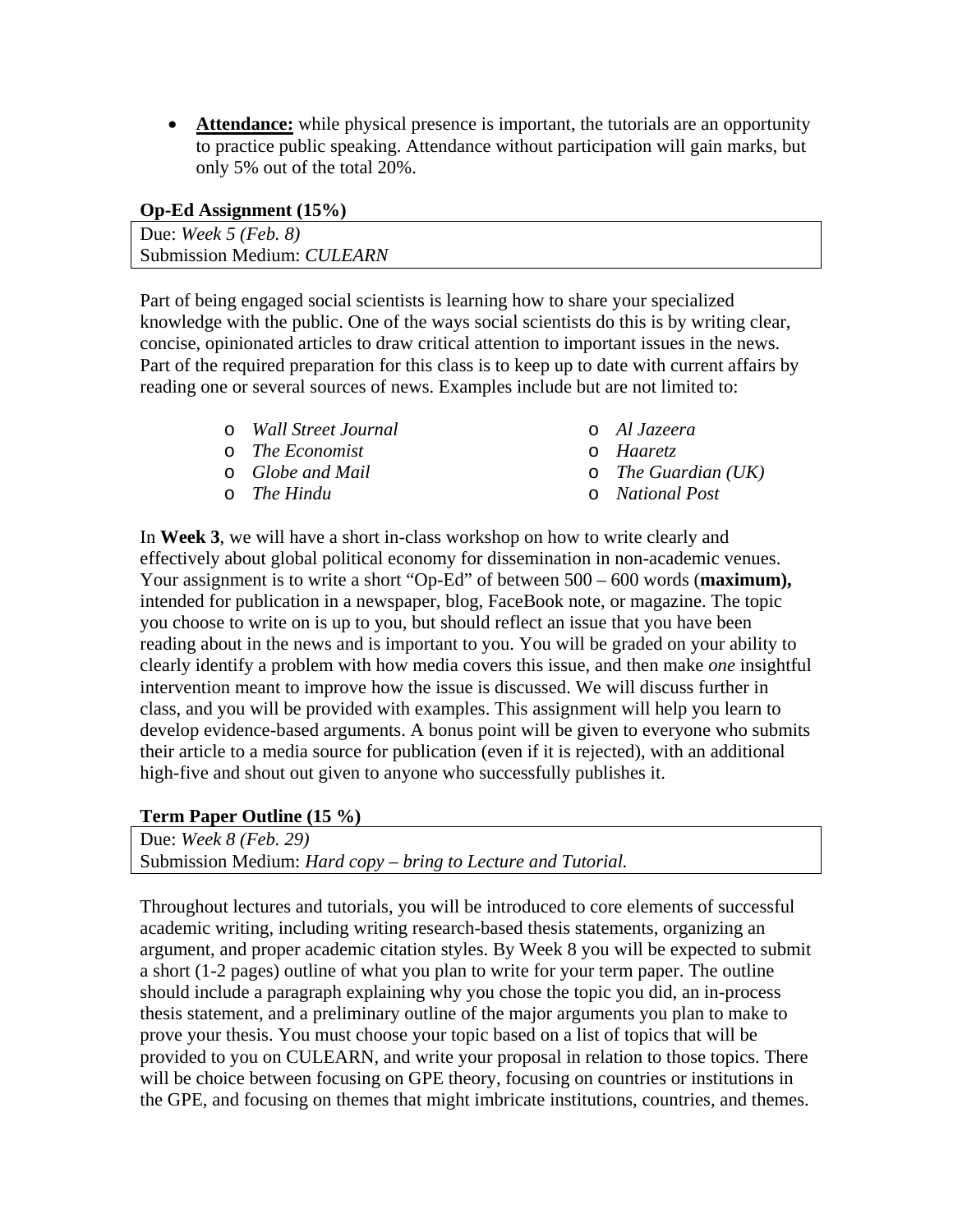In addition to your 1-2 page outline, you must include a working annotated bibliography (at least 7 – 10 sources beyond the textbook) of sources you plan to use in preparing your paper. This assignment is part of your semester-long efforts to practice research and writing skills. You will receive feedback on your outline from your classmates and your TA. Part of your evaluation on the final term paper will be how you address the feedback given to you on your proposal.

## **Term Paper (25%)**

Due: Week 13, (April 7<sup>th</sup>, opportunity for bonus points if submitted early) Submission Medium: *CULEARN* 

Based on feedback given on the term paper outline assignment, students will write a short 2000 – 2500 word research essay (double spaced, 12pt Times New Roman font) on a historical or contemporary issue in global political economy, chosen from a list of topics that will be available on CULEARN. The essay will introduce the chosen topic, discuss its relevance for the study of GPE, and proceed to argue in favour of the thesis statement they identified in their proposal. A grading rubric will be available well ahead of time on CULEARN so that students can see exactly how they will be evaluated. The paper is due on Thursday, April  $7<sup>th</sup>$  via CULEARN (Note – this is **not** to be submitted in hard-copy, as your TAs will be using track-changes to grade this paper).

In addition to the content of the paper, you will also be evaluated on adhering to guidelines with respects to citations, bibliography, grammar/spelling, clarity of prose etc. I suggest you bookmark the online style-guide of your choice and adhere to it with dedication. (For example, the Chicago Manuel of Style: <http://www.chicagomanualofstyle.org/tools\_citationguide.html>

We will discuss the grading rubric in class so you know exactly what to expect. **If you turn your paper in online between Monday April 4 and Wednesday April 6 (11:59pm), you will receive an automatic bonus of 2%.** After the deadline, late deductions commence at a rate of 3% per day. Savvy students should see this as a positive (rather than negative) incentive to turn your work in on time. Please plan accordingly **Papers more than 10 days late without a documented medical excuse will result in a grade of zero and an "F" in the course**.

## **Take Home Exam (20%)**

Due: *Monday April 23 at 11:59 pm.*  Submission Medium: *CULEARN* 

In lieu of a scheduled final exam, we will have a take-home exam that will ask you to apply your knowledge of global political economy history, theory, and current affairs. The exam is cumulative, and open book, allowing you to apply what you have learned from the assignments, readings, and lecture. Students who have attended regularly, did their readings, and completed all course assignments will be able to write this exam in less than 2 hours.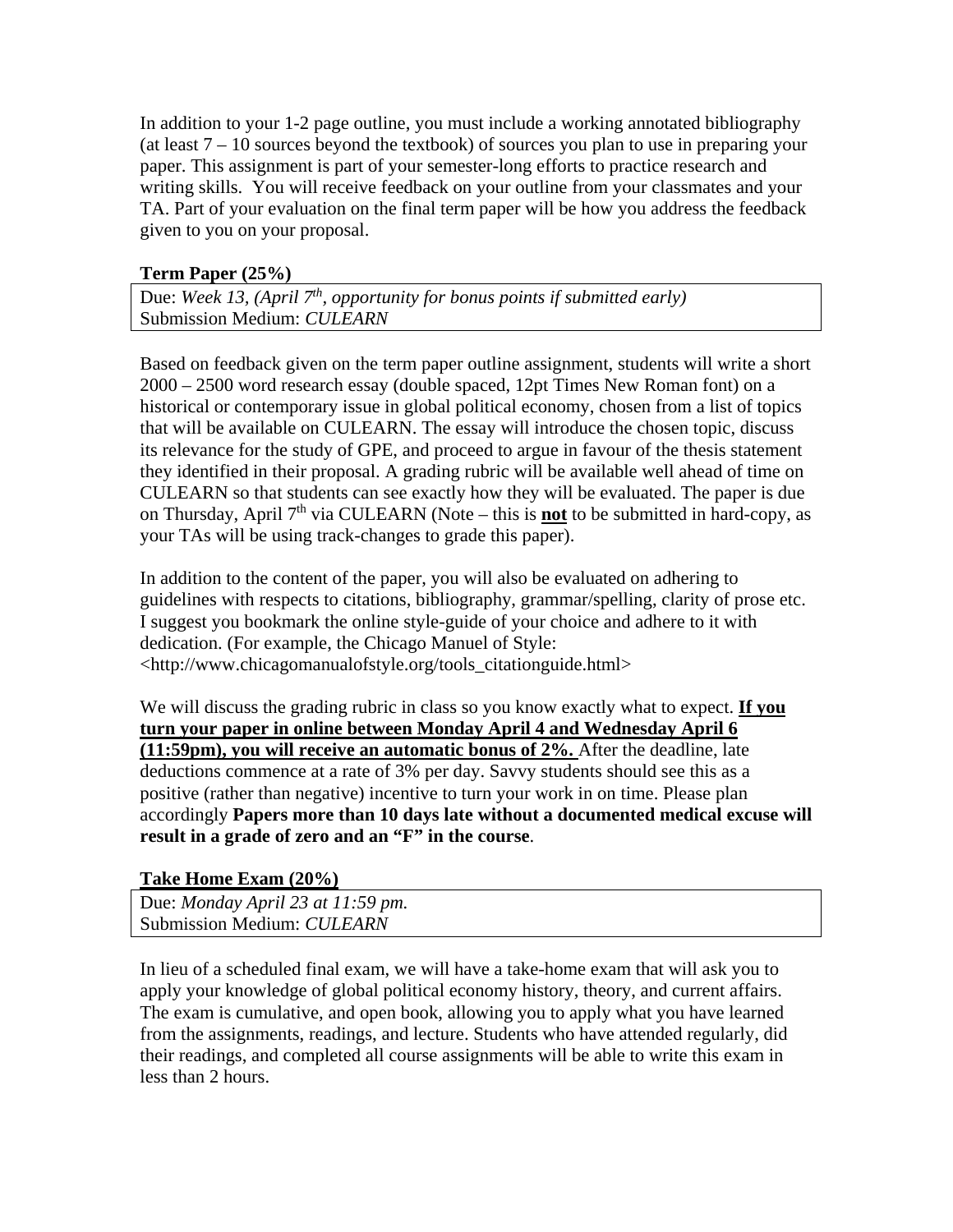## **Self Reflection Exercise (5%)**

*Due April 8 Submission Medium: CULEARN* 

Reflexivity is an important and undervalued skill. No one is better equipped than you to evaluate your work and the intellectual progress that you have made. This short assignment will help you begin the process of reflecting on how your own points of views have developed over the course. It will be approximately 1 -2 pages in length and reflect the learning objectives of the course. We will collectively build a rubric that you will use to evaluate yourself. Details and rubric will be discussed in class.

## **Course and Reading Schedule:**

## **WEEK 1, JAN. 11: HISTORY OF THE FIELD, KEY THINKERS, CORE QUESTIONS No Tutorial, but detailed instructions for assignments.**

Readings:

- *This course syllabus!*
- "40 Maps That Explain the World" *Washington Post,* available online: https://www.washingtonpost.com/news/worldviews/wp/2014/01/13/40-moremaps-that-explain-the-world/
- Textbook **Chapter One:** Anderson and Kukucha, "Back to the Future: IPE and the Evolution of Global Politics" in Anderson and Kukucha (eds) *International Political Economy* (Don Mills: Oxford University Press, 2015) pages page 2 - 23

**Keywords:** disciplinary history, methodology, classical political economy, neo-classical political economy, welfare state, local and global economies

#### **WEEK 2, JAN. 18: MERCANTILISM, LIBERALISM, ECONOMIC NATIONALISM, AND THE MAKING OF THE MODERN/COLONIAL GPE Tutorials begin**

Readings:

- Textbook, **Chapter Two**: Axel Hülsemeyar, "Traditional Theories" in Anderson and Kukucha (eds) *International Political Economy* (Don Mills: Oxford University Press, 2015) pages 24 - 40
- Helleiner, Eric. 2002. "Economic Nationalism as a Challenge to Economic Liberalism? Lessons from the 19th century", *International Studies Quarterly,*  46:3, pp. 307-329

Optional Readings:

- Philalethes, "Letter to the Editor number 1,"*Letters on Colonial Policy, Particularly as Applicable to Ceylon.* Reprinted from The Colombo Journal (Colombo: P.M. Elders, 1833) page 1 – 5. Available on CULEARN.
- Smith, Adam. *An Inquiry into the Nature and Causes of the Wealth of Nations*. Available online <https://www.gutenberg.org/files/3300/3300-h/3300 h.htm#link2H\_INTR>
	- o Chapter 1: Of the Division of Labour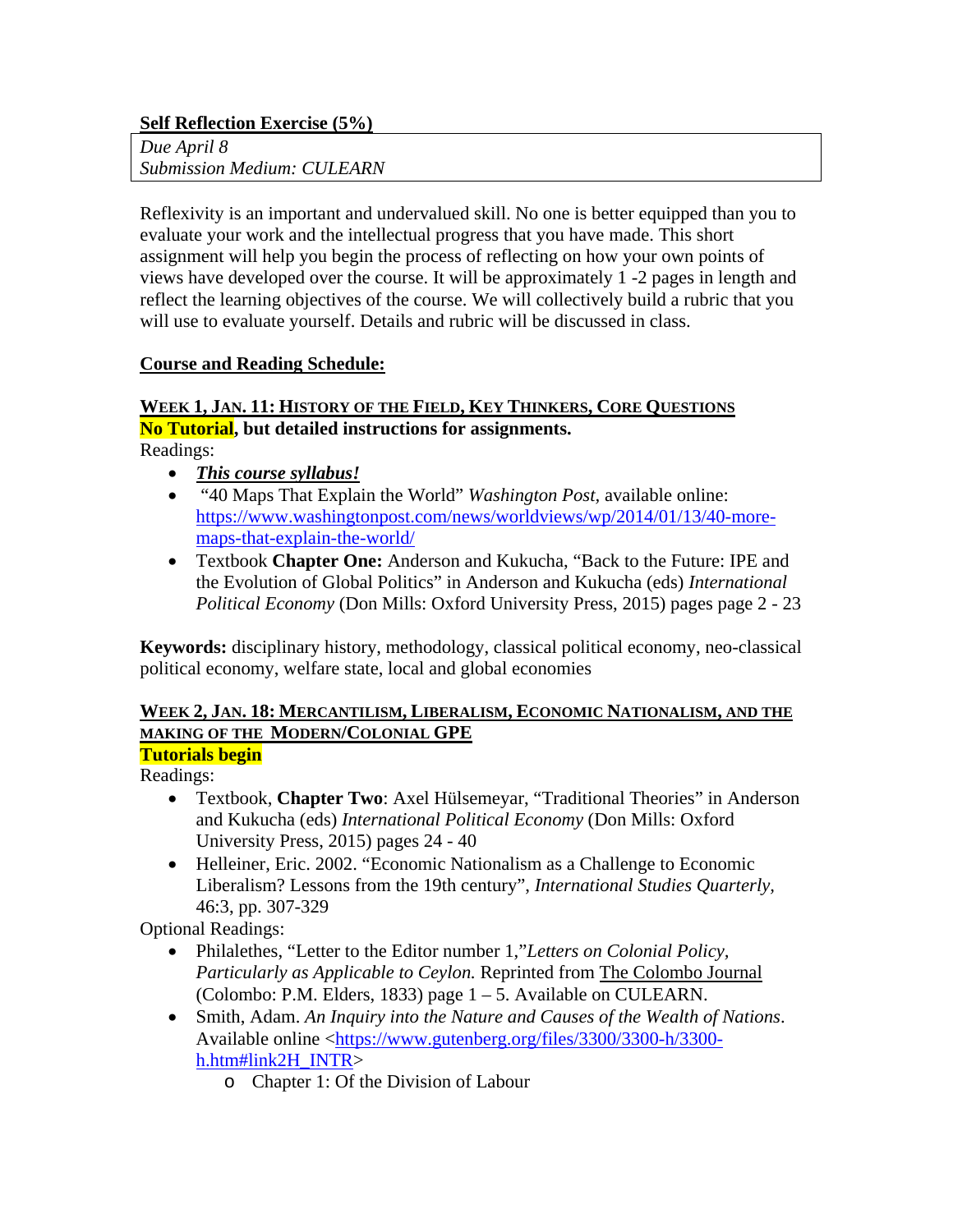- List, Frederick. "Customs Duty as a Chief Means of Establishing and Protecting the Internal Manufacturing Power" *The National System of Political Economy*  [1841]. Available online: <http://oll.libertyfund.org/titles/315>
	- o Chapter 26, Chapter 12

**Tutorial discussion theme:** What is the relationship between colonialism, mercantilism, and liberalism? What are the main differences between liberalism and economic nationalism/realism? Between Adam Smith and Frederick List, who do you think has it right?

## **WEEK 3, JAN. 25: MARXISM AND NEO-MARXISM**

Readings:

- Texbook **Chapter 3**: Rob Aitken, "Theoretical Challengers: Post-Positivist Methods in IPE" in Anderson and Kukucha (eds) *International Political Economy*  (Don Mills: Oxford University Press, 2015) pages 40 – 53
- Swyngedouw, Erik. "The Marxian Alternative: Historical-Geographical Materialism and the Political Economy of Capitalism." A Companion to Economic Geography. Sheppard, Eric and Trevor J. Barnes (eds). Blackwell Publishing, 2002. Blackwell Reference Online. 05 July 2014 <http://www.blackwellreference.com.proxy.library.carleton.ca/subscriber/tocnode .html?id=g9780631235798\_chunk\_g97806312357984>

Optional Readings:

- Gramsci, Antonio. "The Formation of the Intellectuals" *Prison Notebooks.*  Available online: <http://www.csun.edu/~snk1966/Gramsci%20- %20Prison%20Notebooks%20-%20Intellectuals.pdf>
- V.I. Lenin, "Imperialism, the Highest Stages of Capitalism," available online at: http://www.marxists.org/archive/lenin/works/1916/imp-hsc/ch04.htm
- Engels, Fredrick. "Outlines of a Critique of Political Economy" available online: <https://www.marxists.org/archive/marx/works/1844/df-jahrbucher/outlines.htm>

**Tutorial discussion theme:** What would a Marxist global political economy look like? What is the relationship between Marxism and Liberalism?

**Keywords:** base/superstructure, labour, value, class, Paris Commune, praxis

## **WEEK 4, FEB 1: FEMINISM AND INTERSECTIONALITY**

Readings:

- V. Spike Peterson, "How (the meaning) of Gender Matters in Political Economy" *New Political Economy* 10/4(2005): 499 – 521.
- Textbook **Chapter 4**: Siobhan Byrne, "Gender, Feminism and the Global Political Economy" in Anderson and Kukucha (eds) *International Political Economy* (Don Mills: Oxford University Press, 2015) pages 54 - 71

Optional Readings: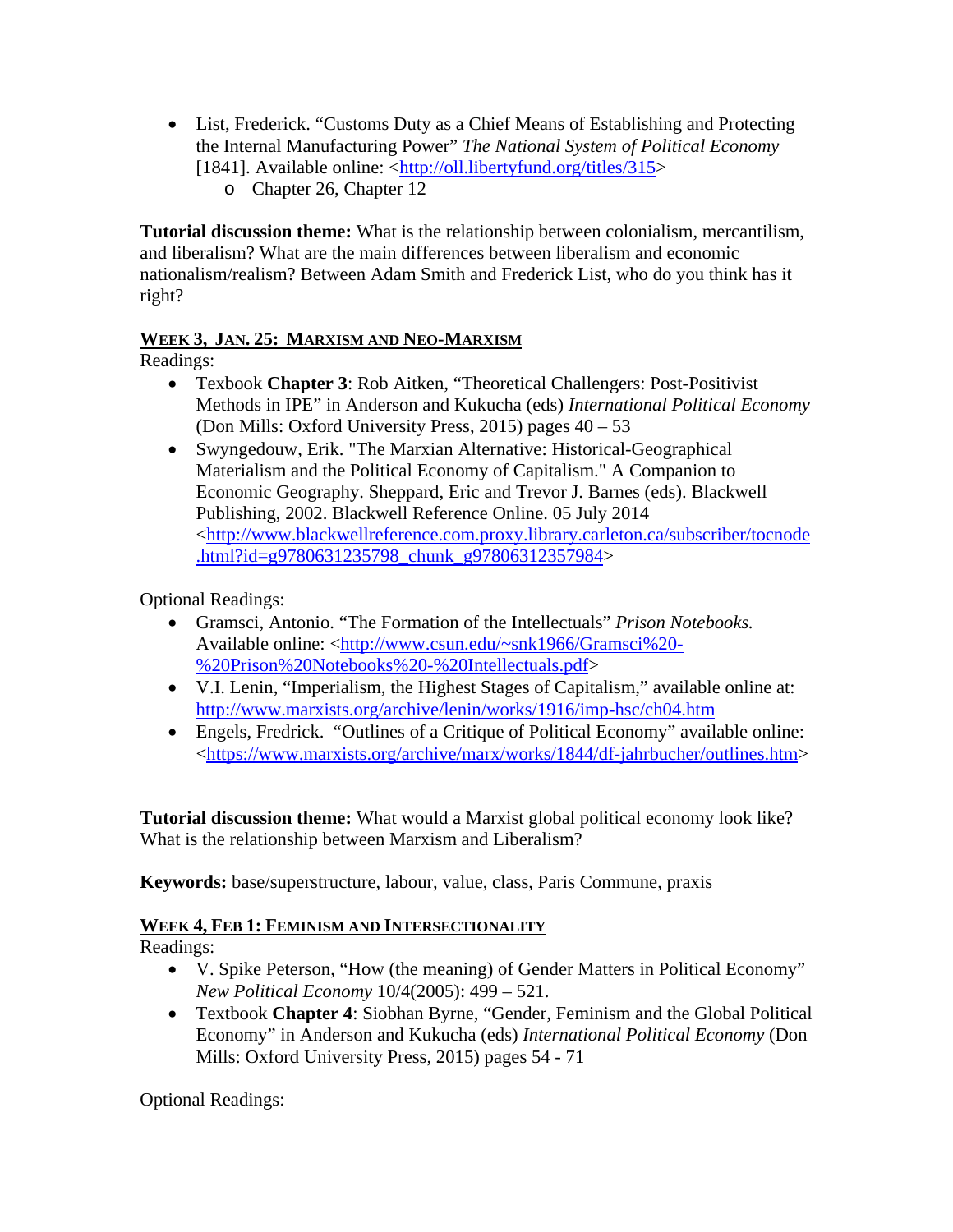- "The Making of Capitalist Patriarchy: Interview with Silvia Federici" *Black Sheep: A Socialist Podcast* available online: http://blacksheeppodcast.org/2014/02/23/the-making-of-capitalist-patriarchyinterview-with-silvia-frederici/
- Sylvia Federici, *Caliban and the Witch: Women, the Body, and Primitive Accumulation* (Automedia, 2004) available freely online: https://libcom.org/files/Caliban%20and%20the%20Witch.pdf
	- o Introduction, pp. 11 21

**Tutorial discussion themes:** How does feminism complicate liberalism, realism, and socialism? What might a feminist GPE look like?

**Keywords:** post-positivism, patriarchy, public/private debate, feminism, social constructs

## **WEEK 5, FEB 8: INTERNATIONAL TRADE**

Readings:

- Textbook **Chapter 6:** Mark Brawley, "To Trade or Not to Trade? The Political Economy of International Exchange" in Anderson and Kukucha (eds) *International Political Economy* (Don Mills: Oxford University Press, 2015) pages 95 – 109
- Textbook **Chapter 11:** Gilbert Gagné, "The World Trading Regime and Dispute Settlement" in Anderson and Kukucha (eds) *International Political Economy*  (Don Mills: Oxford University Press, 2015) pages 186 – 206

Optional Readings:

- Jean Michel Montsion, "Disrupting Canadian Sovereignty? The 'First Nations & China' Strategy Revisted" *Geoforum* 58(2015): 114 - 121
- Jennifer Clapp and Eric Helleiner, "International Political Economy and the Environment: Back to the Basics?" *International Affairs* 88/3 (2012): 485-501

**Tutorial discussion themes:** What are the costs and benefits of maximizing trade efficiency internationally? Does trade promote cooperation or competition? What are the implications of "emerging economies" becoming increasingly powerful actors in international trade?

Keywords: absolute/comparative advantage, trade regimes, global governance, environment, sovereignty and trade.

## **Week 6, Feb. 15: Reading Break, Classes suspended**

## **WEEK 7, FEB 22: DEVELOPMENT AND INEQUALITY**

Readings:

 Textbook **Chapter 23**: David Black and Katelynn Northam, "Mega-Events and "Bottom-Up" Development: Beyond Window Dressing?" in Anderson and Kukucha (eds) *International Political Economy* (Don Mills: Oxford University Press, 2015) pages 436 – 455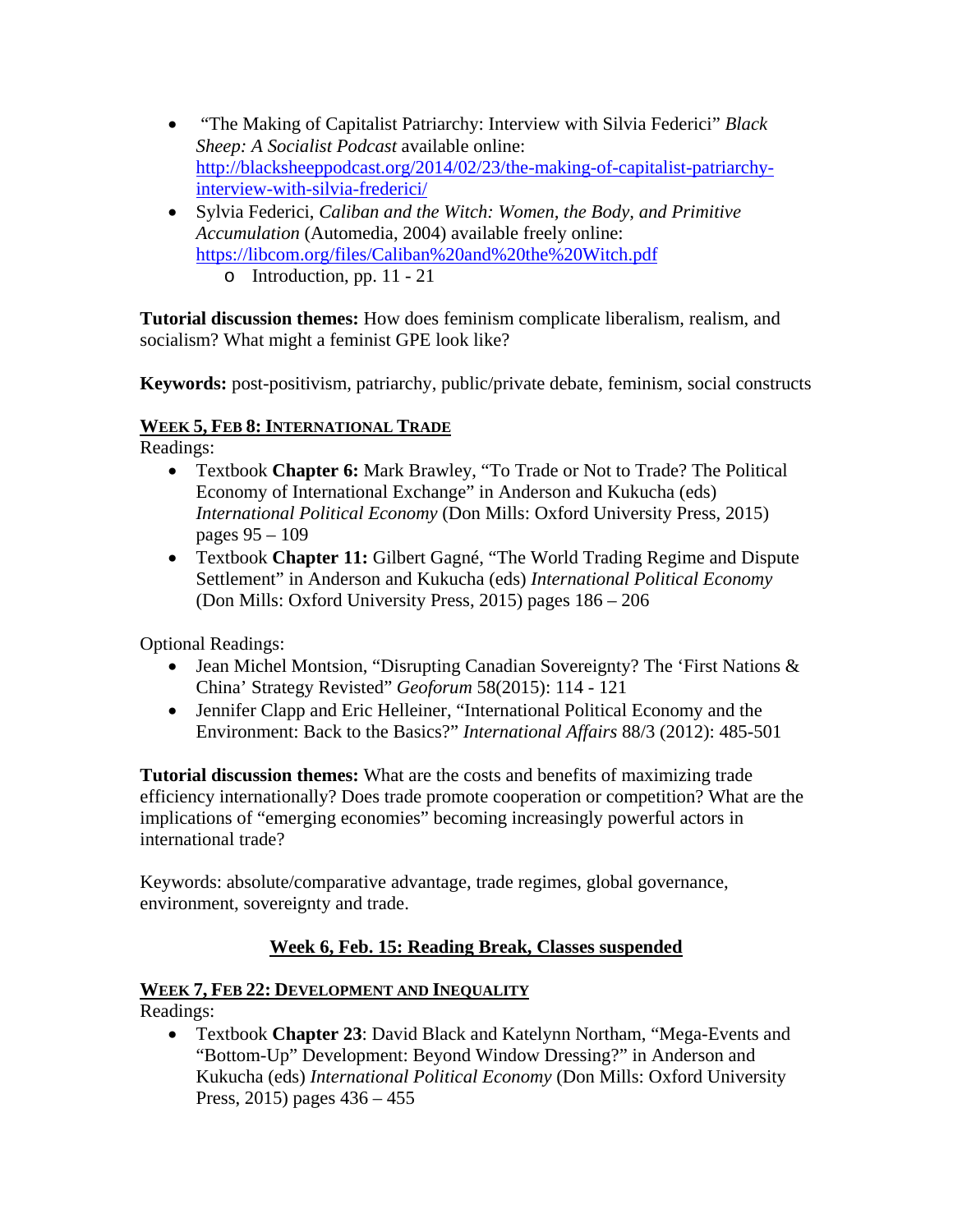- Textbook **Chapter 9:** Jacqueline Best, "The World Bank and International Development: Redefining Poverty as Social Risk" in Anderson and Kukucha (eds) *International Political Economy* (Don Mills: Oxford University Press, 2015) pages 150 - 169
- Sen, Amartya. *Development as Freedom* (New York: Anchor Books, 2000) o Introduction and Chapter 1 (pages  $1 - 33$ )

Optional Readings

- Weber, Heloise. "Reproducing Inequalities through Development: The MDGs and the Politics of Method." *Globalizations* 12/4(2015): 660 – 676
- Frank, Andre Gunder. "The Development of Underdevelopment", *Monthly Review*, Vol. 18, No. 4, September 1966, pp. 17-31.
- Dossa, Shiraz. "Slicing Up 'Development:' Colonialism, political theory, ethics" *Third World Quarterly* 28/5(2007) pp 887 – 899. Available on CULEARN.
- Easterly, William. *The Elusive Quest For Growth: An Economists' Adventures and Misadventures in the Tropics* (MIT Press, 2001)

o Pages 1 - 25

**Tutorial discussion themes:** Is economic growth objectively good, or does the idea of development and underdevelopment rely on relationships of oppression? Are wealthy states best equipped to advise poorer states on development? What is meant by a "capabilities" approach to development?

**Keywords:** dependency theory, economic growth, modernization, political institutions, capabilities, mega-events

## **WEEK 8, FEB 29: REGIONALISM**

Term Paper Outlines Due, Bring with you in hard copy to lecture and tutorial. Readings:

- Textbook pages  $207 209$  (Introduction pages to section on Regionalism)
- Textbook **Chapter 13:** Geoffrey Hale, "North America: Three Steps Forward, Two Steps Back?" in Anderson and Kukucha (eds) *International Political Economy* (Don Mills: Oxford University Press, 2015) pages 227 – 253
- Textbook **Chapter 14:** Jennifer Hsu, "Japan and China: The Role of the State in Regional Dynamics" in Anderson and Kukucha (eds) *International Political Economy* (Don Mills: Oxford University Press, 2015) pages 254 – 269

Optional Readings:

- Textbook **Chapter 12:** Lori Thorlakson, "European Union" in Anderson and Kukucha (eds) *International Political Economy* (Don Mills: Oxford University Press, 2015) pages 210 - 226
- Textbook **Chapter 15**: Adam Sneyd, "African Political Economies Beyond 2015: Diversity, Growth, Partnership, and Poverty" in Anderson and Kukucha (eds) *International Political Economy* (Don Mills: Oxford University Press, 2015) pages 270 - 287

## **WEEK 9, MAR 7: GOVERNING THE GLOBAL ECONOMY**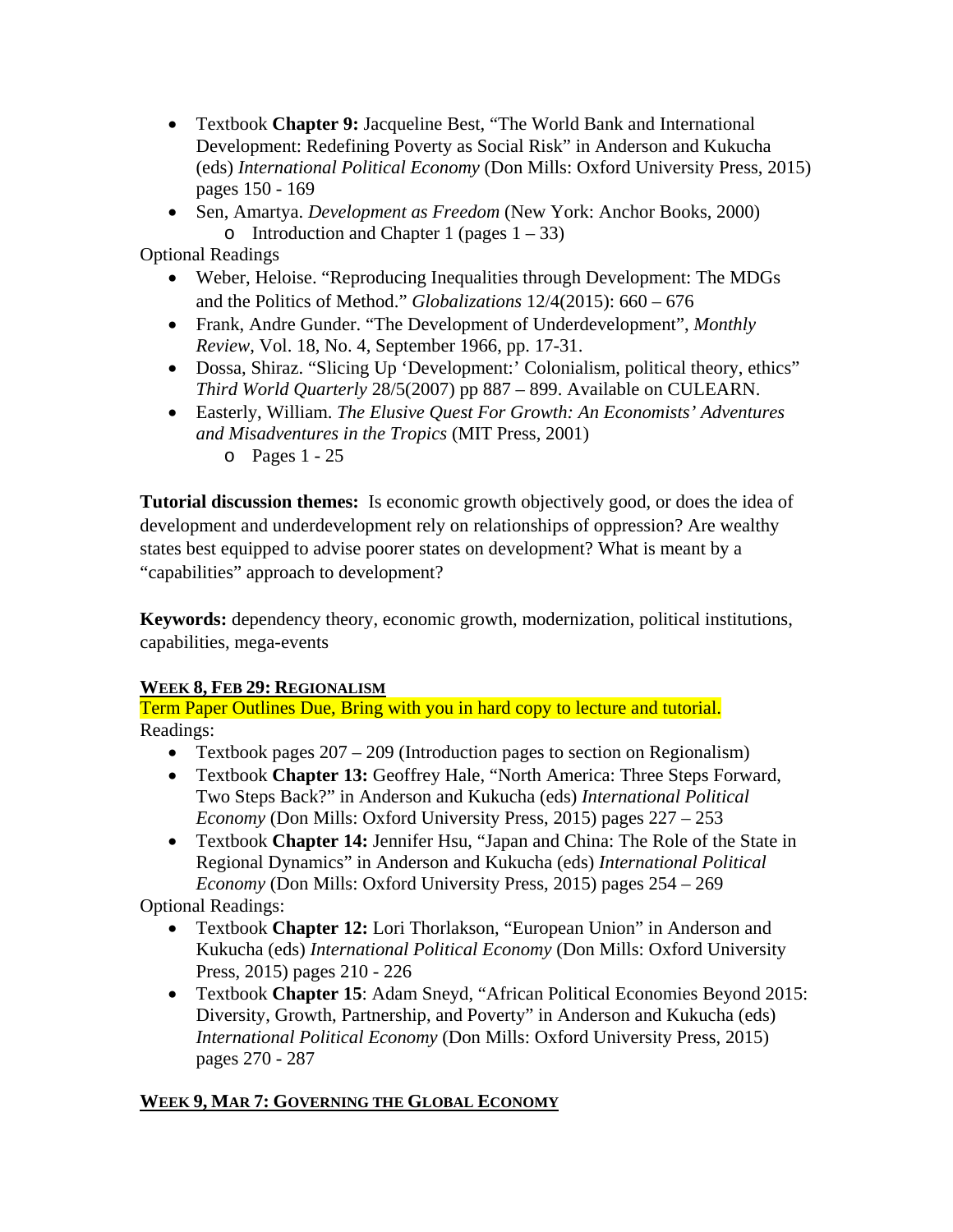Readings:

- Textbook **Chapter 10:** Robert Wolfe, "Reshaping the Trading System After the Doha Round" in Anderson and Kukucha (eds) *International Political Economy*  (Don Mills: Oxford University Press, 2015) pages 170 - 185
- Textbook **Chapter 24:** Ellen Gutterman, "Corruption in the Global Economy" in Anderson and Kukucha (eds) *International Political Economy* (Don Mills: Oxford University Press, 2015) pages 456 - 475

Optional Readings:

- Helleiner, Eric. "Southern Pioneers of International Development. Global Governance: A Review of Multilateralism and International Organizations" 20/3(2014), pp. 375-388.
- Griffin, Penny. "Gender, Governance, and the Global Political Economy" *Australian Journal of International Affairs* 64/1(2010) pp. 86 - 104

**Tutorial Discussion themes:** Can institutions govern the GPE effectively? How do institutions develop and change? Whose interests are best served, and why?

# **WEEK 10, MAR 14 GLOBAL FINANCE**

Readings:

- Textbook **Chapter 20:** Patrick Leblond, "The Global Financial Crisis" in Anderson and Kukucha (eds) *International Political Economy* (Don Mills: Oxford University Press, 2015) pages 365 – 387.
- Hall, Derek. "Varieties of Zombieism: Approaching Comparative Political Economy through *28 Days Later* and *Wild Zero" International Studies Perspective* 12/1(2011): 1 – 17

Optional Readings:

- Weber, Heloise. "The Global Politics of Micro-Financing Poverty in Asia: The Case of Bangladesh Unpacked" *Asian Studies Review* 38/4(2014): 544 - 563
- *Inside Job.* Dir. Charles Furgusan. Colombia Tri-Star, 2010. Film.
- Polyani, Karl. *The Great Transformation: The Political and Economic Origins of Our Time* 2nd Ed. (Boston: Beacon Press, 2001 [1944]
	- o Chapter(s) to be confirmed in class

**Tutorial Discussion Themes:** Is crisis part of the architecture of global finance? How should risk be managed in the GPE? Is micro-financing good for the poor?

**Keywords:** financial crisis, micro-finance, Bretton Woods Institutions, zombies

## **WEEK 11, MAR 21: GLOBALIZATION, ALTER-GLOBALIZATION, AND CIVIL SOCIETY** Readings:

 Textbook **Chapter 18:** Laura MacDonald and Jeffrey Ayres, "Civil Society and International Political Economy" in Anderson and Kukucha (eds) *International Political Economy* (Don Mills: Oxford University Press, 2015) pages 329 – 342.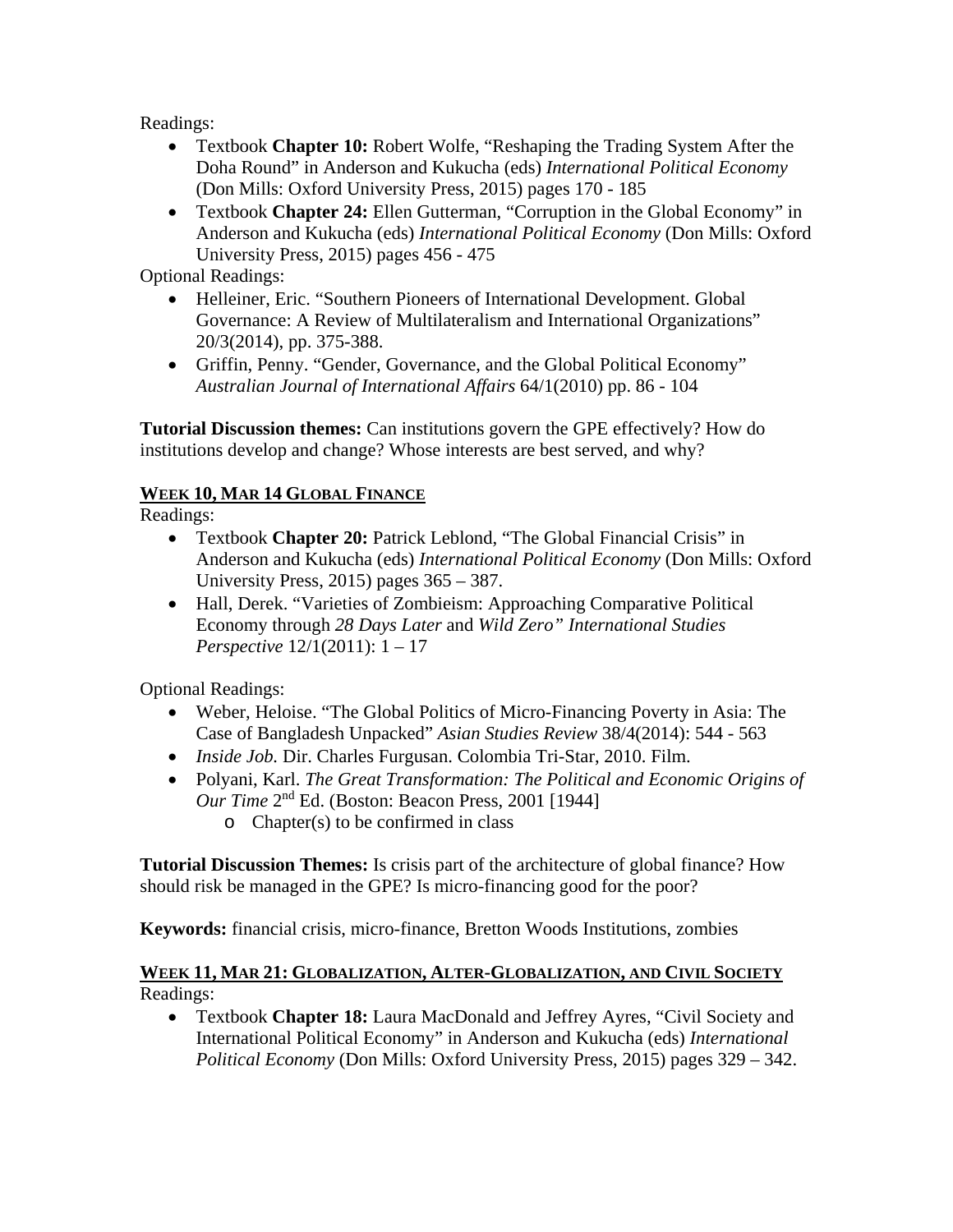Steger, M. B. and Wilson, E. K. "Anti-Globalization or Alter-Globalization? Mapping the Political Ideology of the Global Justice Movement." *International Studies Quarterly*, 56(2012): pp. 439–454.

Optional Readings

 Jeffries, Fiona. *Nothing to Lose But Our Fear: Resistance in Dangerous Times* (Toronto: Between the Lines, 2015)

o Chapter 2

 Eduardo Silva, "Indigenous Peoples' Movements, Developments, and Politics in Ecuador and Bolivia" *Handbook of Social Movements Across Latin America* p  $133 - 144$ 

**Tutorial Discussion Themes:** Is globalization good/bad? Inevitable? Why are there critics of economic globalization?

**Keywords:** World Social Forum, Refugees, borders, Climate Change, globalization, alter-globalization

# **WEEK 12, MAR 28: GLOBAL POLITICAL ECONOMY OTHERWISE**

Readings:

- Textbook **Chapter 22:** Monica Gattinger and Rafael Aguirre, "The Shale Revolution and Canada-United States Energy Relations: Game Changer or Déjà Vu all Over Again?" in Anderson and Kukucha (eds) *International Political Economy* (Don Mills: Oxford University Press, 2015) pages 409 – 435.
- Coulthard, Glen Sean. *Red Skins, White Masks: Rejecting the Colonial Politics of Recognition* (University of Minnesota Press, 2014)
	- o Chapter 2 For the Land: The Dene Nation's Struggle for Self Determination

Optional Readings:

- Rojas, Cristina. "International Political Economy/Development Otherwise." *Globalizations* 4/4 (2007): pp. 573 – 587.
- W. Biebuyck and J. Meltzer. "Cultural Political Economy" R. Denemark (ed.) *The International Studies Encyclopedia, Vol.II* (Wiley-Blackwell, 2010): pp. 743-763

**Tutorial discussion themes:** Are indigenous and settler-colonial "ontologies" concerning land irreconcilable? What role do culture and cultural productions play in GPE?

**Keywords:** land, ontology, commodity, critical-juncture actor-network theory, pop culture

# **WEEK 13, APR. 4: THE GPE OF MIGRATIONS**

Course Review and exam preparation

Readings:

 Textbook **Chapter 25:** Yasmeen Abu-Laban, "The Political Economy of International Migration and the Canadian Example" in Anderson and Kukucha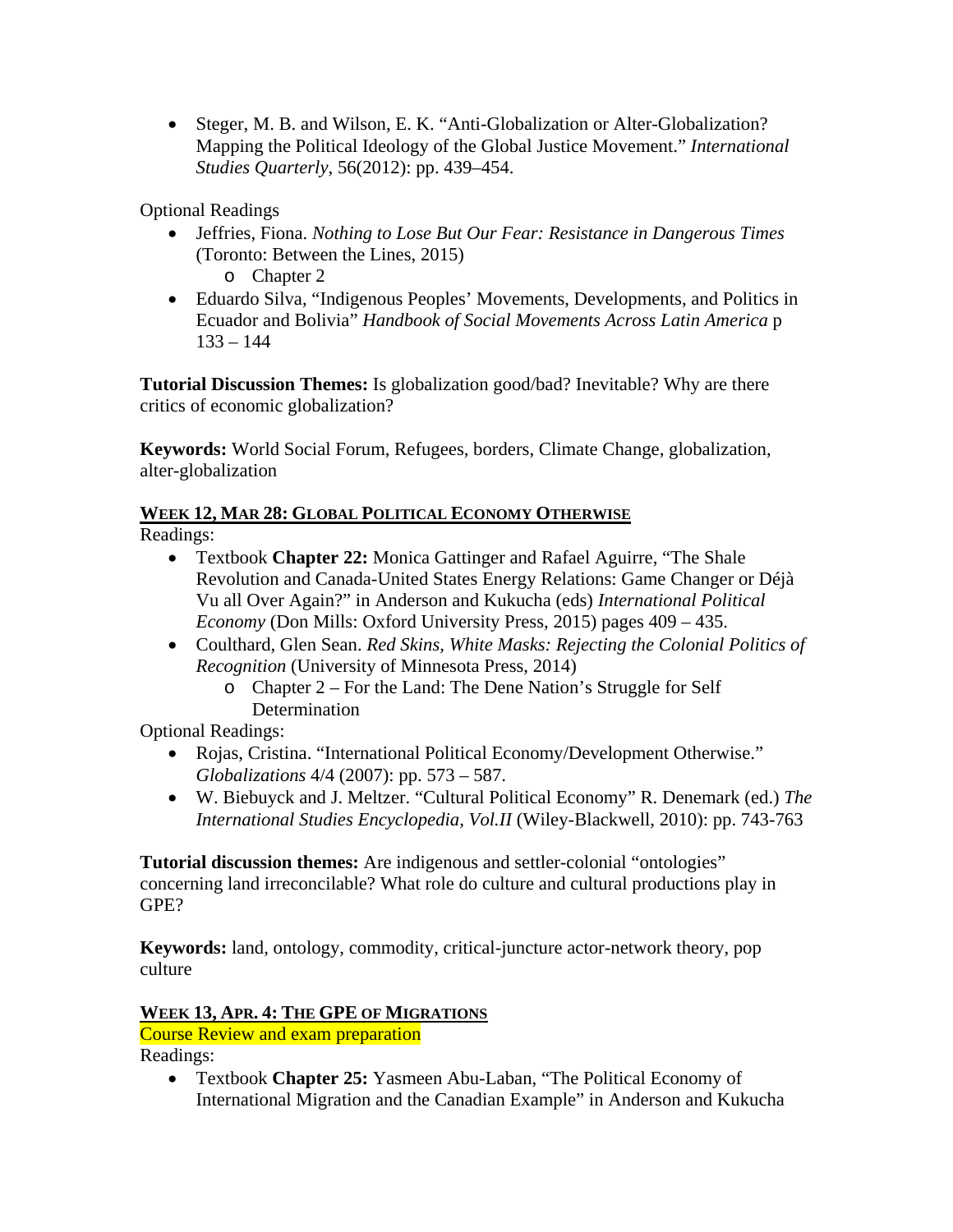(eds) *International Political Economy* (Don Mills: Oxford University Press, 2015) pages 476 - 489

- Shilliam, Robbie. "RasTafarai and Reparation Time" *Open Democracy* Jan. 15., 2015. Available online: < https://www.opendemocracy.net/beyondslavery/robbieshilliam/rastafari-and-reparation-time>
- Tharoor, Shashi. "Does Britain Owe Reparations?" *Oxford Union Society Debate*  available online <https://www.youtube.com/watch?v=f7CW7S0zxv4>

Optional Readings:

- "Bradimore, Ashley, & Harald Bauder. "Mystery Ships and Risky Boat People: Tamil Refugee Migration in the Newsprint Media." *Canadian Journal of Communication* 36/4(2011):637 - 661
- Shilliam, Robbie. "Forget English Freedom, Remember Atlantic Slavery: Common Law, Commercial Law, and the significance of Slavery for Classical Political Economy" *New Political Economy* 17/5(2012): pp. 591 – 609
- Williams, Eric. *Capitalism and Slavery* (Chapel Hill: University of North Carolina Press, 1944)
- "Slavery Reparations: Is Money the Answer?" *Al Jazeera* <http://www.aljazeera.com/programmes/insidestory/2014/03/slavery-reparationsmoney-answer-2014311171047735164.html
- Child Slaves" *Al Jazeera.* Available online: <http://www.aljazeera.com/programmes/slaverya21stcenturyevil/2011/10/201110 10152040468529.html>

**Tutorial discussion themes:** Should European countries pay reparations to the survivors of slavery? How are the political economic implications of global migrations?

**Keywords:** Historical justice, redistribution, Haiti, global migration, refugees, securitization

## **Additional Policies to Note:**

## **Email**

I ask that you endeavour to come to designated office hours and/or make appointments to visit in person rather than relying on email to address course related issues. **IF YOU MUST SEND AN EMAIL, I ASK THAT YOU INDICATE WHERE IN THE COURSE SYLLABUS YOU LOOKED FOR THE ANSWER TO YOUR QUESTION**. I will strive to respond to your email in a timely fashion, but note that I will very unlikely be able to respond to you within 24 hours, so it is much better if you can come to office hours. Please use the syllabus as your constant frame of reference for all things course related, and prepare to come to office hours, which will be held twice a week in order to resolve issues/clarifications in person.

## **Use of Political Science Drop box**

As noted in the syllabus, you are expected to turn your work in either online or in person during lecture or tutorial. The Political Science Dropbox is meant to be used if and only if you cannot submit your assignment as scheduled. Medically documented excuses should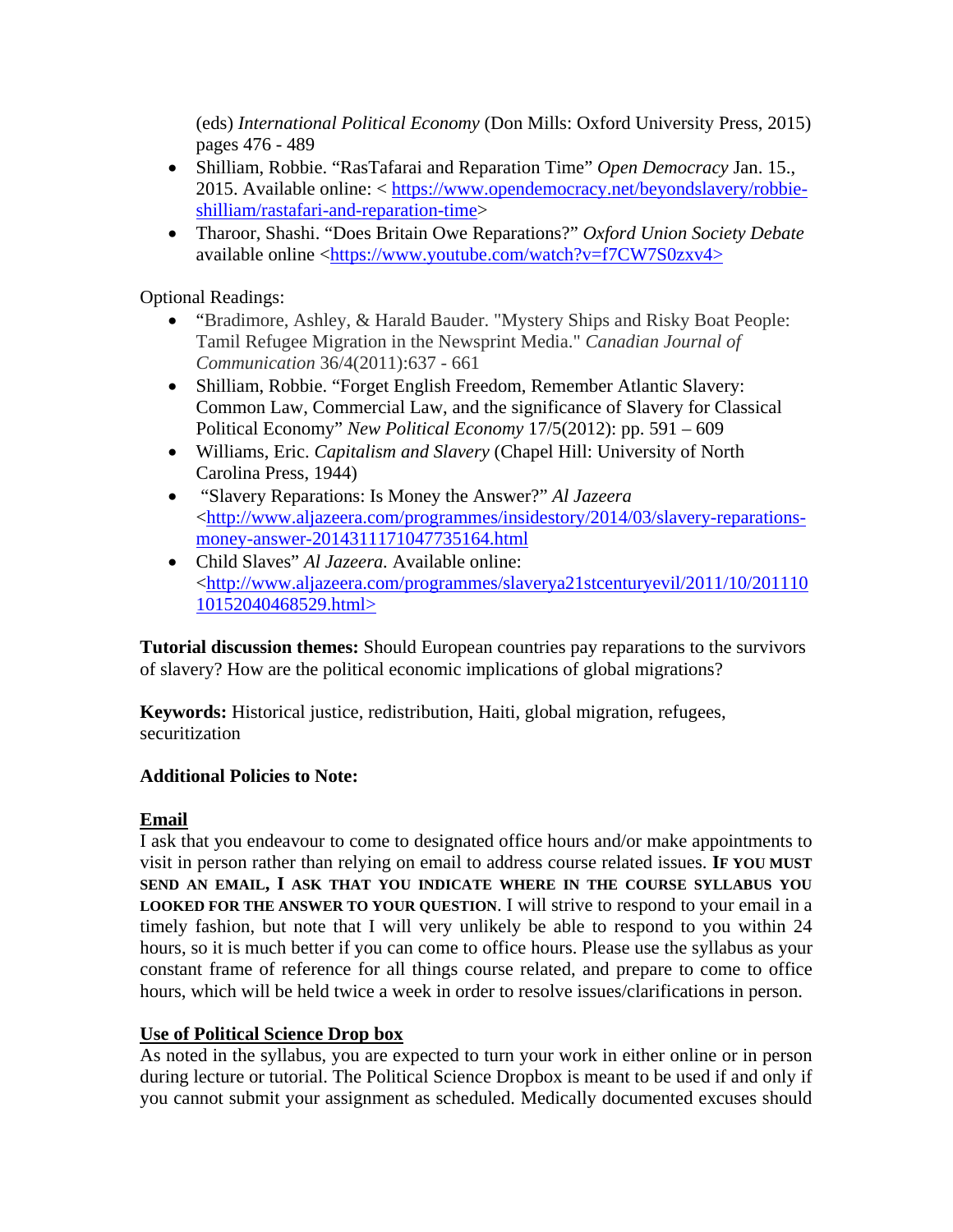be stapled to assignments submitted to the drop box. Be sure to include your name, student number, course code, Instructor's name, and TA's name on any assignment of document that you submit to the Political Science drop-box. Note that your assignment must be submitted by 3:55pm in order to have it date-stamped for the day that you submit it. The box is emptied promptly at 4 pm each day, and any assignment (even if it is submitted at 4:02 pm) will be date stamped for the following day, which may result in additional late penalties. Plan accordingly.

#### **Academic Accommodations**

The Paul Menton Centre for Students with Disabilities (PMC) provides services to students with Learning Disabilities (LD), psychiatric/mental health disabilities, Attention Deficit Hyperactivity Disorder (ADHD), Autism Spectrum Disorders (ASD), chronic medical conditions, and impairments in mobility, hearing, and vision. If you have a disability requiring academic accommodations in this course, please contact PMC at 613- 520-6608 or pmc@carleton.ca for a formal evaluation. If you are already registered with the PMC, contact your PMC coordinator to send me your *Letter of Accommodation* at the beginning of the term, and no later than two weeks before the first in-class scheduled test or exam requiring accommodation (*if applicable*). After requesting accommodation from PMC, meet with me to ensure accommodation arrangements are made. Please consult the PMC website for the deadline to request accommodations for the formallyscheduled exam (*if applicable*).

**For Religious Observance:** Students requesting accommodation for religious observances should apply in writing to their instructor for alternate dates and/or means of satisfying academic requirements. Such requests should be made during the first two weeks of class, or as soon as possible after the need for accommodation is known to exist, but no later than two weeks before the compulsory academic event. Accommodation is to be worked out directly and on an individual basis between the student and the instructor(s) involved. Instructors will make accommodations in a way that avoids academic disadvantage to the student. Instructors and students may contact an Equity Services Advisor for assistance (www.carleton.ca/equity).

**For Pregnancy:** Pregnant students requiring academic accommodations are encouraged to contact an Equity Advisor in Equity Services to complete a *letter of accommodation*. Then, make an appointment to discuss your needs with the instructor at least two weeks prior to the first academic event in which it is anticipated the accommodation will be required.

**Plagiarism:** The University Senate defines plagiarism as "presenting, whether intentional or not, the ideas, expression of ideas or work of others as one's own." This can include:

• reproducing or paraphrasing portions of someone else's published or unpublished material, regardless of the source, and presenting these as one's own without proper citation or reference to the original source;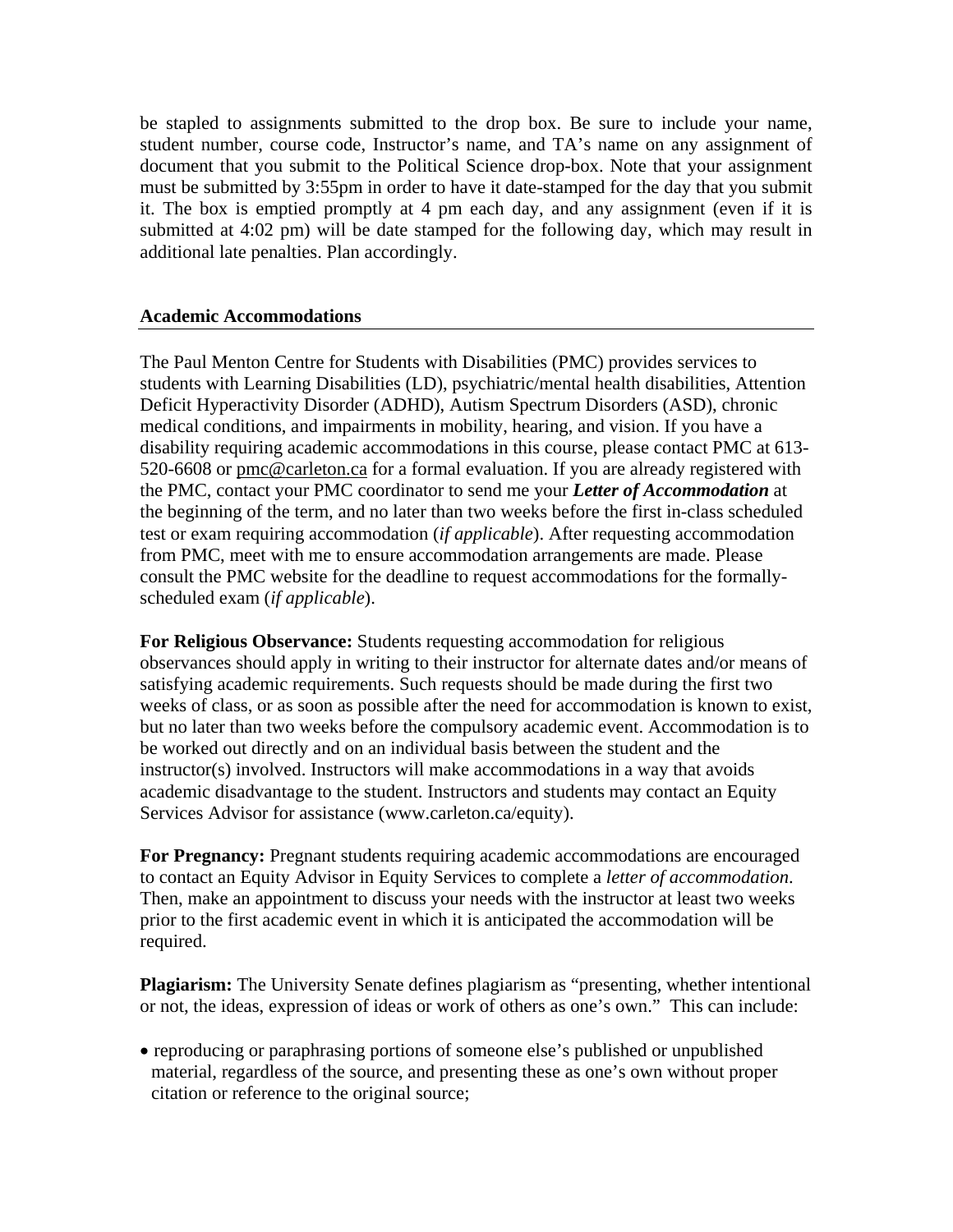- submitting a take-home examination, essay, laboratory report or other assignment written, in whole or in part, by someone else;
- using ideas or direct, verbatim quotations, or paraphrased material, concepts, or ideas without appropriate acknowledgment in any academic assignment;
- using another's data or research findings;
- failing to acknowledge sources through the use of proper citations when using another's works and/or failing to use quotation marks;
- handing in "substantially the same piece of work for academic credit more than once without prior written permission of the course instructor in which the submission occurs.

Plagiarism is a serious offence which cannot be resolved directly with the course's instructor. The Associate Deans of the Faculty conduct a rigorous investigation, including an interview with the student, when an instructor suspects a piece of work has been plagiarized. Penalties are not trivial. They may include a mark of zero for the plagiarized work or a final grade of "F" for the course.

Student or professor materials created for this course (including presentations and posted notes, labs, case studies, assignments and exams) remain the intellectual property of the author(s). They are intended for personal use and may not be reproduced or redistributed without prior written consent of the author(s).

**Submission and Return of Term Work:** Papers must be submitted directly to the instructor according to the instructions in the course outline and will not be date-stamped in the departmental office. Late assignments may be submitted to the drop box in the corridor outside B640 Loeb. Assignments will be retrieved every business day at **4 p.m.**, stamped with that day's date, and then distributed to the instructor. For essays not returned in class please attach a **stamped, self-addressed envelope** if you wish to have your assignment returned by mail. Final exams are intended solely for the purpose of evaluation and will not be returned.

**Grading:** Standing in a course is determined by the course instructor, subject to the approval of the faculty Dean. Final standing in courses will be shown by alphabetical grades. The system of grades used, with corresponding grade points is:

| Percentage | Letter grade | 12-point scale Percentage |           | Letter grade | 12-point scale |
|------------|--------------|---------------------------|-----------|--------------|----------------|
| 90-100     | A+           |                           | 67-69     |              |                |
| 85-89      | A            |                           | 63-66     |              |                |
| 80-84      | A-           | 10                        | $60 - 62$ |              |                |
| 77-79      | B+           |                           | 57-59     | $1+$         |                |
| 73-76      |              |                           | 53-56     |              |                |
| 70-72      | В-           |                           | $50 - 52$ | $\mathsf{D}$ |                |

**Approval of final grades:** Standing in a course is determined by the course instructor subject to the approval of the Faculty Dean. This means that grades submitted by an